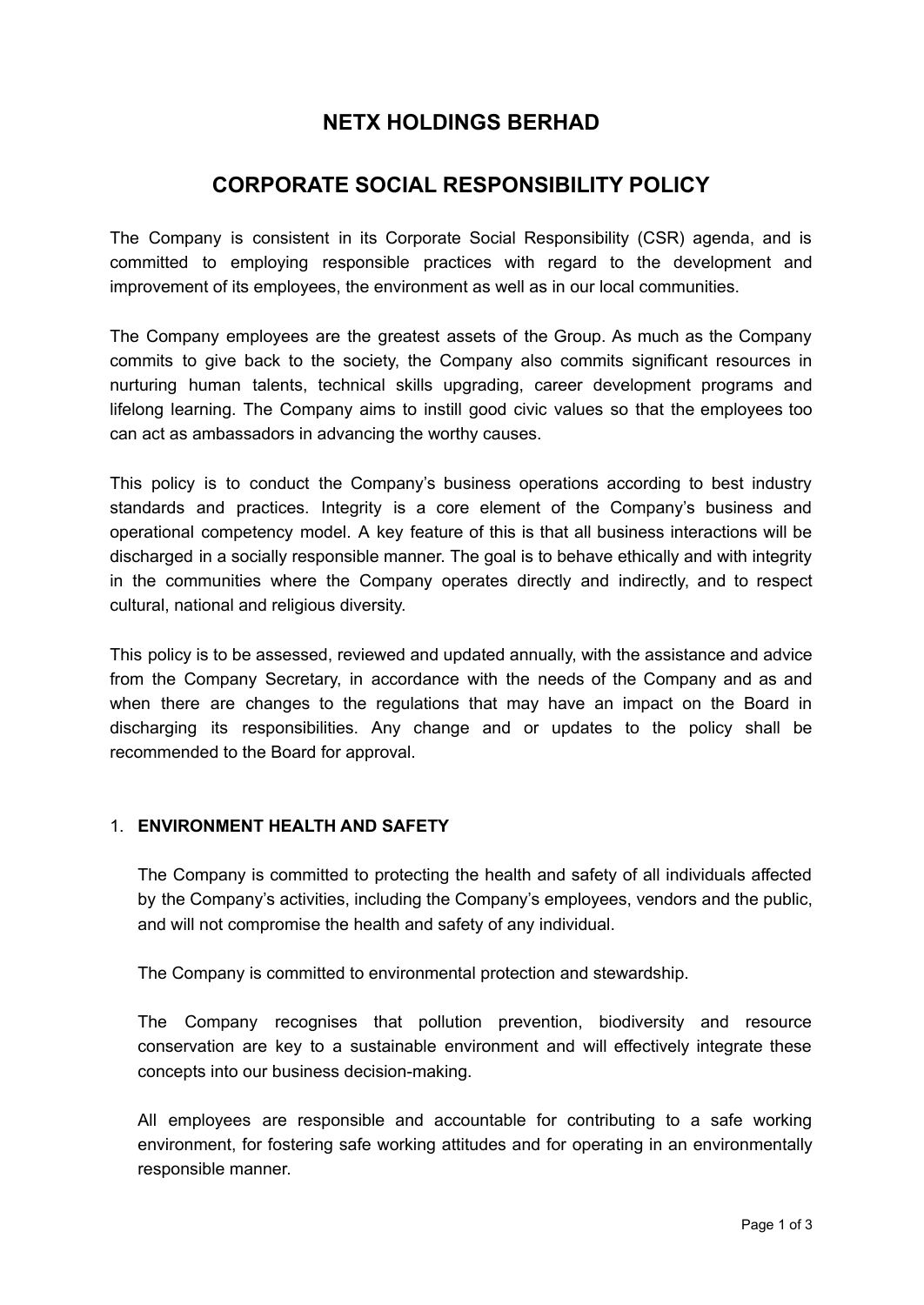## 2. **SOCIAL ACCOUNTABILITY**

The Company is committed to maintaining the highest standards of integrity and corporate governance practices in order to maintain excellence in its daily operations and to promote confidence in the Company's governance systems.

The Company will conduct its business in an open, honest and ethical manner.

The Company recognises the importance of protecting all of our human, financial, physical, informational, social, environmental and reputational assets.

The Company will advise partners, contractors, and suppliers of the Company's CSR Policy, and will work with them to achieve consistency with this policy.

The Company is committed to measuring, auditing and publicly reporting performance on its CSR programs.

## 3. **SUSTAINABILITY**

### **Stakeholder Relations**

The Company will engage with stakeholders clearly, honestly and respectfully.

The Company is committed to timely and meaningful dialogue with all stakeholders, including shareholders, customers, employees, governments, regulators and landowners, among others.

### **Employee Relations**

The Company will ensure that employees are treated fairly and with dignity and consideration for their goals and aspirations and that diversity in the workplace is embraced.

The Company is committed to providing equal opportunity in all aspects of employment and will not engage in or tolerate unlawful workplace conduct, including discrimination, intimidation, or harassment.

### **Human Rights**

The Company recognises that governments have the primary responsibility to promote and protect human rights.

The Company will work with governments and agencies to support and respect human rights within our sphere of influence.